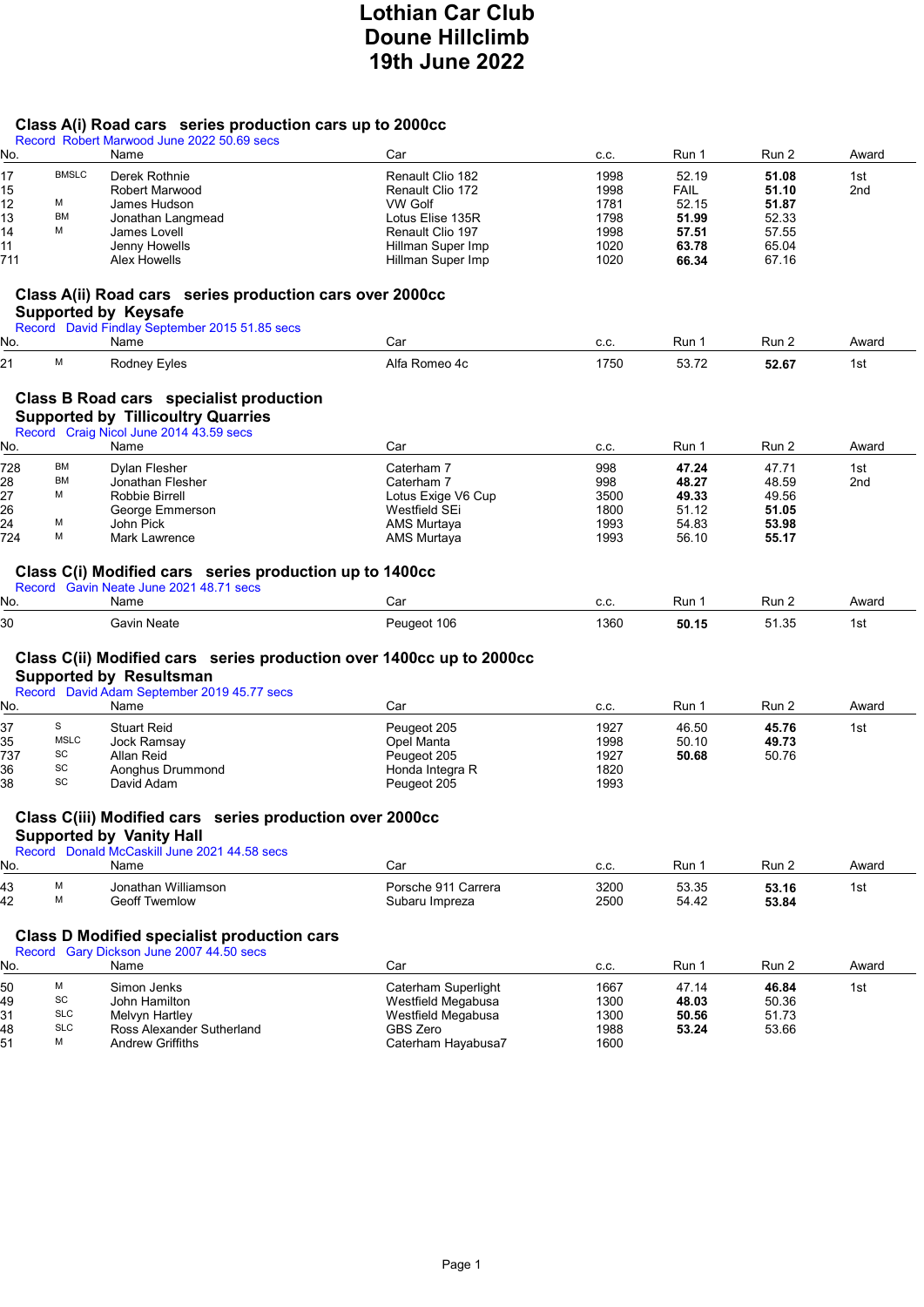### Class F Sports Libre Cars up to 2000cc Supported by Renegade Race Performance Fuel Trackstuff.co.uk

| No. |            | Name                                                                                                                                          | Car                | C.C. | Run 1 | Run 2 | Award           |
|-----|------------|-----------------------------------------------------------------------------------------------------------------------------------------------|--------------------|------|-------|-------|-----------------|
| 54  | <b>SLC</b> | Charlie Fraser                                                                                                                                | Spire GT3          | 1396 | 45.28 | 45.70 | 1st             |
| 57  | SC         | <b>Stephen Mallet</b>                                                                                                                         | Radical PR6        | 1340 | 45.53 | 45.30 | 2 <sub>nd</sub> |
| 58  | В          | Oliver Wright                                                                                                                                 | Radical PR6        | 1300 | 46.21 | 45.75 | 3rd             |
| 56  | <b>SLC</b> | John Ramsay                                                                                                                                   | Vauxhall Nova      | 1998 | 51.29 | 50.92 |                 |
| 756 | <b>SLC</b> | Paul Ramsay                                                                                                                                   | Vauxhall Nova      | 1998 | 52.32 | 51.27 |                 |
| 757 | SC         | <b>Richard Mallet</b>                                                                                                                         | Radical PR6        | 1340 | 53.37 | 64.31 |                 |
| 758 | В          | Anna May Furness                                                                                                                              | Radical PR6        | 1300 | 55.69 | 53.39 |                 |
| 55  | В          | John McQuillan                                                                                                                                | <b>Fisher Fury</b> | 1198 | 58.78 | 56.79 |                 |
| 755 | В          | Mike West                                                                                                                                     | <b>Fisher Fury</b> | 1198 | 58.53 | 57.87 |                 |
| 59  | S          | <b>Brian Beverley</b>                                                                                                                         | Westfield XTR2     | 1400 |       |       |                 |
|     |            | <b>Class G Sports Libre Cars over 2000cc</b><br><b>Supported by Wynn Developments</b><br>Record Graham Wynn September 2014 42.23 secs<br>Name | Car                | C.C. | Run 1 | Run 2 | Award           |

| 11 N V . |           | 1961116          | vai                   | v.v. |       | $1$ vui $\epsilon$ | Awaly |  |
|----------|-----------|------------------|-----------------------|------|-------|--------------------|-------|--|
|          | BM        | Simon Bainbridge | <b>SBRacing Crono</b> | 4200 | 42.88 | 43.41              | 1st   |  |
| 63       | B         | David Seaton     | Pilbeam MP43 BMW      | 4941 | 45.18 | 45.83              |       |  |
| 64       | <b>BM</b> | Allan McDonald   | Morris Mini Evo       | 2400 | 45.64 | 45.89              |       |  |
| 62       |           | Jim Collins      | VW Beetle 1303S       | 3600 | 59.87 |                    |       |  |
|          |           |                  |                       |      |       |                    |       |  |

### Class I Racing Cars over 600cc up to 1100cc Supported by DTA Fast

#### Record Robert Kenrick September 2019 37.76 secs

| No. |             | Name                     | Car                 | C.C. | Run 1 | Run 2       | Award |
|-----|-------------|--------------------------|---------------------|------|-------|-------------|-------|
| 76  | <b>BM</b>   | <b>Debbie Summers</b>    | DJ Firehawk         | 1070 | 40.88 | 40.05       | 1st   |
| 777 | В           | Harry Pick               | <b>OMS 3000M</b>    | 1000 | 40.19 | 40.23       | 2nd   |
| 75  | М           | <b>Richard Matossian</b> | <b>GWR Raptor 2</b> | 1024 | 41.12 | 40.55       | 3rd   |
| 79  | <b>BM</b>   | David Tatham             | <b>OMS Hornet</b>   | 998  | 40.95 | <b>FAIL</b> |       |
| 77  | В           | Stephen Owen             | <b>OMS 28</b>       | 1096 | 42.42 | 42.68       |       |
| 776 | В           | <b>Richard Summers</b>   | DJ Firehawk         | 1070 | 42.89 | 42.73       |       |
| 71  | <b>BM</b>   | Tom Weaver               | <b>OMS Hornet</b>   | 998  | 44.69 | 43.70       |       |
| 72  | S           | Colin Graham             | OMS PR              | 998  | 45.61 | 45.66       |       |
| 73  | <b>SL</b>   | Tom Graham               | Megapin K7          | 998  | 45.90 | 46.03       |       |
| 70  | B           | Nigel Pitt               | <b>OMS 3000</b>     | 1000 | 47.09 | 46.31       |       |
| 69  | M           | Gavin McLaren            | <b>OMS 2000M</b>    | 1070 | 51.34 | 49.12       |       |
| 67  |             | Lesley Sheridan          | Reynard 903         | 998  | 49.36 | 49.20       |       |
| 771 | <b>BM</b>   | <b>Richard Weaver</b>    | <b>OMS Hornet</b>   | 998  | 50.20 | 50.02       |       |
| 68  |             | <b>Ruaridh Seaton</b>    | Megapin 9           | 988  | 51.52 | 80.63       |       |
| 74  | BS          | Keith Weeks              | Imagr FF5           | 998  |       |             |       |
| 78  | <b>BSLC</b> | George Coghill jnr       | Force TA            | 1080 |       |             |       |

### Class J(i) Formula Ford Racing Cars up to 1600cc manufactured before 1994 Supported by Westwood Cylinder Liners

#### Record Alex Coles June 2022 48.89 secs

| No. |   | Name            | Car             | C.C. | Run   | Run 2 | Award |  |
|-----|---|-----------------|-----------------|------|-------|-------|-------|--|
| 82  | М | Alex Coles      | Van Diemen RF86 | 1600 | 48.41 | 47.40 | 1st   |  |
| 83  | M | Sarah Bosworth  | Van Diemen RF85 | 1600 | 51.22 | 50.61 |       |  |
| 782 | M | Caroline Ryder  | Van Diemen RF86 | 1600 | 52.62 | 51.81 |       |  |
| 702 | B | Lindsav Summers | Van Diemen RF85 | 1600 | 55.42 | 54.26 |       |  |

#### Class J(ii) Racing Cars over 1100cc up to 1600cc

## Supported by Raceparts

### Record Sean Gould June 2017 36.40 Secs

| No. |             | Name                    | Car                 | C.C. | Run 1 | Run 2 | Award           |
|-----|-------------|-------------------------|---------------------|------|-------|-------|-----------------|
|     | <b>BM</b>   | David Warburton         | Gould GR59          | 1600 | 37.26 | 36.93 | 1st             |
| 88  | BM          | <b>Richard Spedding</b> | GWR Raptor 2        | 1585 | 37.05 | 37.13 | 2 <sub>nd</sub> |
| 789 | <b>BSL</b>  | Stuart Sugden           | <b>GWR Raptor</b>   | 1595 | 38.17 | 37.92 |                 |
| 89  | <b>BMS</b>  | Leslie Mutch            | <b>GWR Raptor 1</b> | 1585 | 39.65 | 38.58 |                 |
| 86  | <b>BSLC</b> | Simon Mackay            | GWR Raptor Gen 2    | 1585 | 39.18 | 38.76 |                 |
| 87  | <b>BM</b>   | Darren Gumbley          | Force TA            | 1600 | 40.00 | 39.95 |                 |
| 788 | <b>BMS</b>  | <b>Steve Marr</b>       | <b>GWR Raptor2</b>  | 1595 | 40.61 | 40.06 |                 |
| 709 | <b>BM</b>   | Allan Warburton         | Gould GR59          | 1600 | 41.90 | 41.45 |                 |
| 85  | SC          | Michael Andrew          | CF04 17             | 1400 | 45.37 | 44.04 |                 |

## Class K(i) Racing Cars over 1600 up to 2000cc (normally aspirated engines)

# Supported by Moran Motorhomes

Record Johnathen Varley June 2022 38.22 secs

| No. |           | Name             | Car                 | C.C. | Run   | Run 2 | Award |  |
|-----|-----------|------------------|---------------------|------|-------|-------|-------|--|
| 93  | <b>BM</b> | Johnathen Varley | <b>GWR Predator</b> | 1998 | 38.01 | 37.06 | 1st   |  |
| 94  | <b>BM</b> | Lee Griffiths    | <b>OMS 28</b>       | 1660 | 38.46 | 38.44 |       |  |
| 10  | <b>BM</b> | Evnon Price      | Force TA            | 1720 | 39.48 | 40.45 |       |  |
| 92  | M         | lan Tucker       | <b>OMS 28</b>       | 1690 | 47.63 | 48.97 |       |  |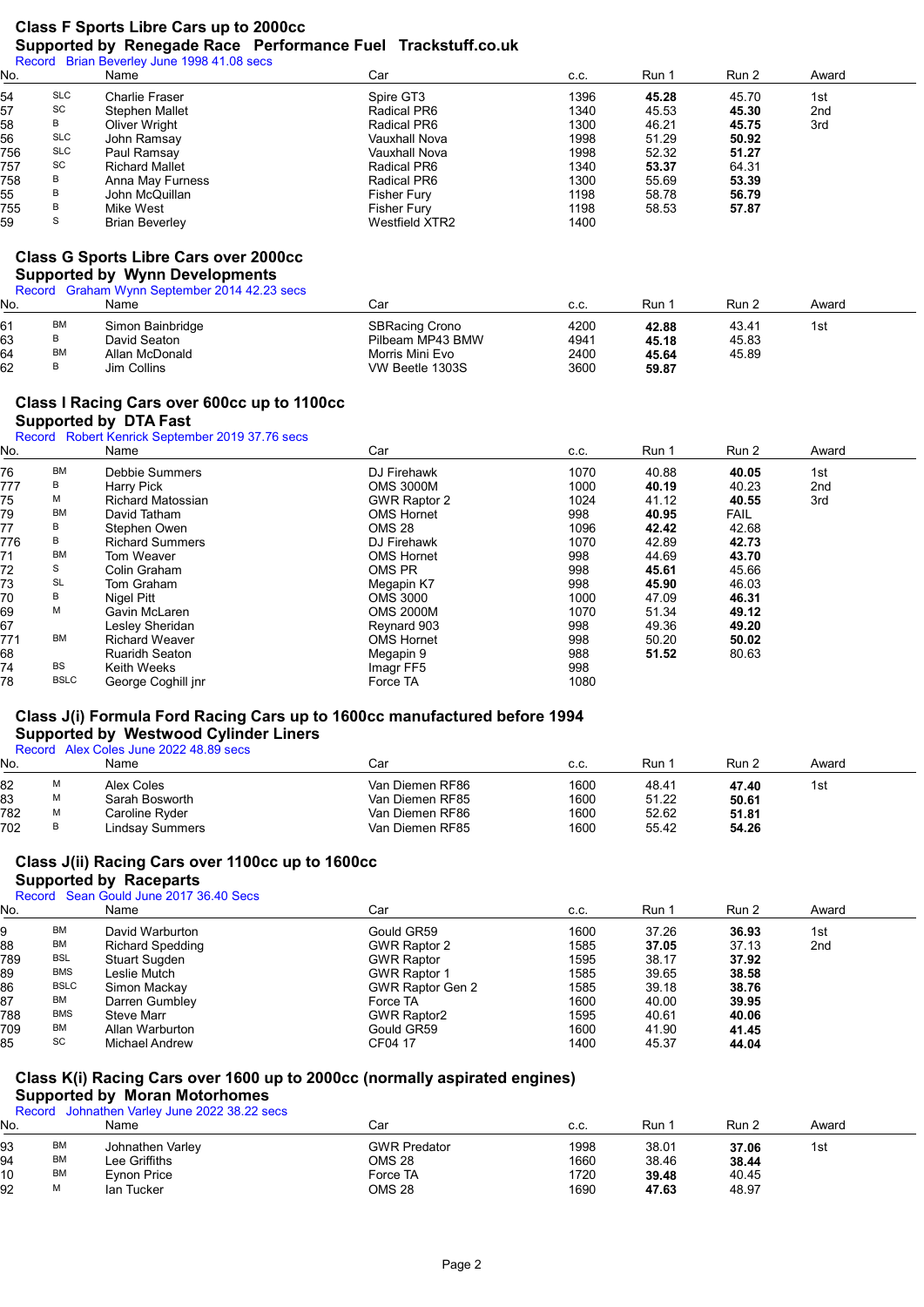# Class K(ii) Racing Cars over 1600cc up to 2000cc (forced induction engines)

## Supported by DJ Racecars

|            |                 | ---<br>Record Richard Spedding June 2019 36.43 secs                                                 |                                                                      |              |                |                |                |
|------------|-----------------|-----------------------------------------------------------------------------------------------------|----------------------------------------------------------------------|--------------|----------------|----------------|----------------|
| No.        |                 | Name                                                                                                | Car                                                                  | C.C.         | Run 1          | Run 2          | Award          |
| 96         | <b>BM</b><br>BS | Paul Haimes<br><b>Andrew Paterson</b>                                                               | Gould GR59<br>Force PC                                               | 1300<br>1300 | 36.84          | 36.74          | 1st            |
|            |                 | <b>Class L Racing Cars over 2000cc</b>                                                              |                                                                      |              |                |                |                |
|            |                 | <b>Supported by Equinox</b>                                                                         |                                                                      |              |                |                |                |
|            |                 | Record Alex Summers June 2022 35.56 secs                                                            |                                                                      |              |                |                |                |
| No.        |                 | Name                                                                                                | Car                                                                  | C.C.         | Run 1          | Run 2          | Award          |
|            | В               | <b>Alex Summers</b>                                                                                 | DJ Firestorm                                                         | 2650         | 35.13          | 35.49          | 1st            |
|            | BM              | <b>Wallace Menzies</b>                                                                              | Gould GR59 M                                                         | 3300         | 36.00          | 35.41          | 2nd            |
|            | ВM              | <b>Scott Moran</b>                                                                                  | Gould GR59J                                                          | 4000         | 35.91          | 36.19          | 3rd            |
|            | В               | <b>Trevor Willis</b>                                                                                | OMS 28                                                               | 3200         | 36.52          | 36.92          |                |
|            | ВM              | David Uren                                                                                          | Gould GR55B                                                          | 3500         | 36.54          | 36.65          |                |
| 708        | ВM<br>ВM        | Matthew Ryder                                                                                       | Gould GR59J                                                          | 4000         | 37.96          | 36.97          |                |
| 706<br>704 | ВM              | Nicola Menzies                                                                                      | Gould GR55B<br>Gould GRW59                                           | 3500<br>4000 | 39.64<br>39.83 | 39.35          |                |
|            | В               | Graham Wynn<br>Simon Andrews                                                                        | <b>OMS 28</b>                                                        | 2800         | 43.43          | 39.54<br>43.00 |                |
| 99<br>799  | В               | <b>Bernard Kevill</b>                                                                               | <b>OMS 28</b>                                                        | 2800         | 45.15          | 46.75          |                |
| 100        | М               | <b>Paul Crute</b>                                                                                   | <b>OMS 28</b>                                                        | 3000         | 49.74          | 49.39          |                |
|            |                 |                                                                                                     | Class M Sports Racing Racing Cars manufactured up to 1971 inclusive  |              |                |                |                |
| No.        |                 | Record Malcolm Wishart September 2015 49.43 secs<br>Name                                            | Car                                                                  |              | Run 1          | Run 2          | Award          |
|            |                 |                                                                                                     |                                                                      | C.C.         |                |                |                |
| 104<br>103 | М<br>М          | <b>Andy Tippett</b><br>John Mackenzie                                                               | Brabham BT30X 1<br>Ford Mk 1 Cortina                                 | 3500<br>1700 | 53.90<br>59.03 | 55.64<br>61.24 | 1st            |
|            |                 |                                                                                                     |                                                                      |              |                |                |                |
|            |                 | Record George Coghill June 2022 47.75 secs                                                          | Class N Sports Racing Racing Cars manufactured up to 1985 inclusive  |              |                |                |                |
| No.        |                 | Name                                                                                                | Car                                                                  | C.C.         | Run 1          | Run 2          | Award          |
| 105        | S               | George Coghill                                                                                      | Chevron B45                                                          | 1598         | 47.29          | 46.82          | 1st            |
| 106        | <b>SLC</b>      | John Albiston                                                                                       | Brabham BT38                                                         | 1598         | 51.00          | 50.02          |                |
|            |                 | <b>Class SA Road Going Cars complying with S11</b><br>Record John Morrison Snr June 2013 47.47 secs |                                                                      |              |                |                |                |
| No.        |                 | Name                                                                                                | Car                                                                  | C.C.         | Run 1          | Run 2          | Award          |
| 726        |                 | Scott Brownlee                                                                                      | Westfield SEi                                                        | 1800         | 50.75          | 49.84          | 1st            |
| 116        | SC              | David Reid                                                                                          | Subaru Impreza                                                       | 2500         | 51.22          | 49.89          | 2nd            |
| 109        |                 | <b>Colin Mcateer</b>                                                                                | Caterham Seven                                                       | 1600         | 52.32          | 52.11          |                |
| 111        | SC              | John Welsh                                                                                          | Westfield XTR2                                                       | 1399         | 52.33          | 53.71          |                |
| 115        | S               | James Fegan                                                                                         | Subaru Impreza                                                       | 2000         | 53.02          | 53.63          |                |
| 114        | S               | Alan Cameron                                                                                        | Porsche 944s2                                                        | 3000         | 57.38          | 56.81          |                |
| 113        | L<br>s          | Jim Howarth                                                                                         | Mini Cooper S                                                        | 1598         | 59.36          | 59.49          |                |
| 112        | SC              | Les Johnston<br>Paul Hunter                                                                         | Hillman Imp<br>Renault Clio                                          | 1040<br>1998 | 61.44          | 61.60          |                |
|            |                 |                                                                                                     |                                                                      |              |                |                |                |
|            |                 | <b>Class SB Modified Cars complying with S12</b>                                                    |                                                                      |              |                |                |                |
| No.        |                 | Record Joe Cross June 2017 47.08 secs<br>Name                                                       | Car                                                                  | C.C.         | Run 1          | Run 2          | Award          |
|            |                 |                                                                                                     |                                                                      |              |                |                |                |
| 123        | SC              | <b>Roland Skinner</b><br>John Lowe                                                                  | Mini<br>Peugeot 205                                                  |              | 53.82          | 53.68          | 1st            |
| 117<br>748 | <b>SLC</b>      | Kenneth Sutherland                                                                                  | <b>GBS Zero</b>                                                      | 1905<br>1988 | 54.60<br>56.58 | 54.90<br>55.75 |                |
|            |                 |                                                                                                     |                                                                      |              |                |                |                |
|            |                 | Class SF A9 Scottish MX5 Hillclimb Sprint Register Cars<br>Record Ross Glen June 2018 52.55 secs    |                                                                      |              |                |                |                |
| No.        |                 | Name                                                                                                | Car                                                                  | C.C.         | Run 1          | Run 2          | Award          |
| 118        | <b>SLC</b>      | Neil Girdwood                                                                                       | Mazda MX5                                                            | 1800         | 52.57          | 53.40          | 1st            |
|            | LC              | Jim King                                                                                            | Mazda MX5                                                            | 1840         | 72.80          | 53.86          |                |
| 119        | <b>SLC</b>      | <b>Christopher McDaid</b>                                                                           | Mazda MX5                                                            | 1800         |                |                |                |
| 120        |                 | <b>James Coltart</b>                                                                                | Mazda MX5                                                            | 1800         |                |                |                |
|            |                 |                                                                                                     | Class SM Sports Racing Racing Cars manufactured up to 1971 inclusive |              |                |                |                |
| No.        |                 | Record Andrew Paterson September 2017 50.42 secs<br>Name                                            | Car                                                                  | C.C.         | Run 1          | Run 2          | Award          |
| 100        |                 | Tom Morr                                                                                            | MC MIDCET                                                            | 1300         | GQ 19          | <b>CA 24</b>   | 1 <sub>0</sub> |